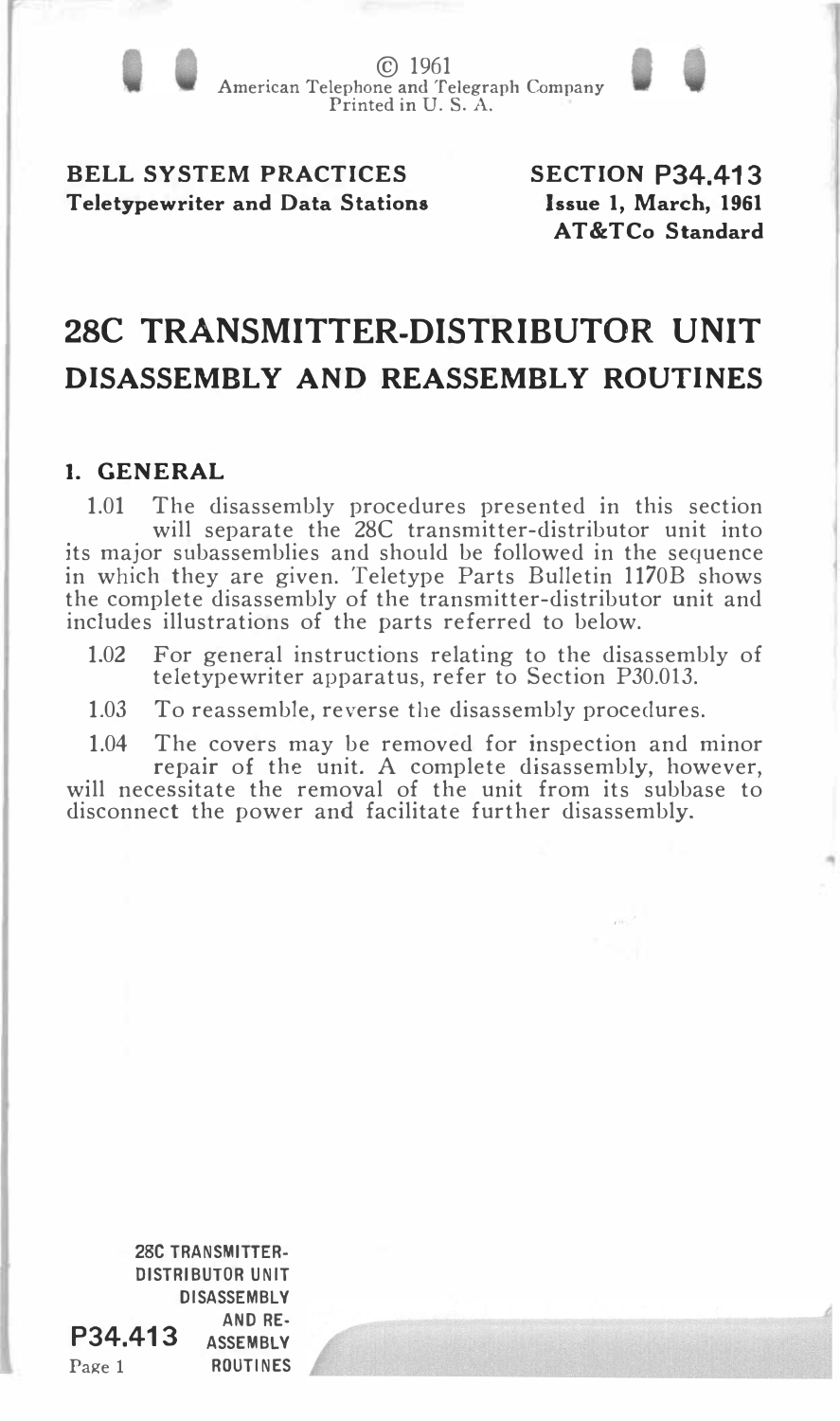



## 2. DISASSEMBLY

- 2.01 Idler-gear Assembly: To remove the idler-gear assembly:
	- (1) Remove the feed-lever spring and the latch-stripperbail spring.
	- (2) Remove the four screws and lockwashers that secure the reservoir mounting-bar assembly. Remove the bar assembly.
	- (3) Pull out the idler-gear oil-retainer plug and remove the leather washer.
	- (4) Remove the idler-gear bearing-stud locknut, lockwasher, and flat washer.
	- (5) Remove as a unit the idler-gear bearing stud, idlergear assembly, and spacer.

#### 2.02 Sensing-shaft Assembly

- (1) Remove the idler-gear assembly. (See 2.01.)
- (2) Remove the front bearing clamp by removing the three screws and lockwashers.
- (3) Remove the rear bearing clamp by removing the two screws and lockwashers.
- $(4)$  Remove the sensing-shaft assembly.

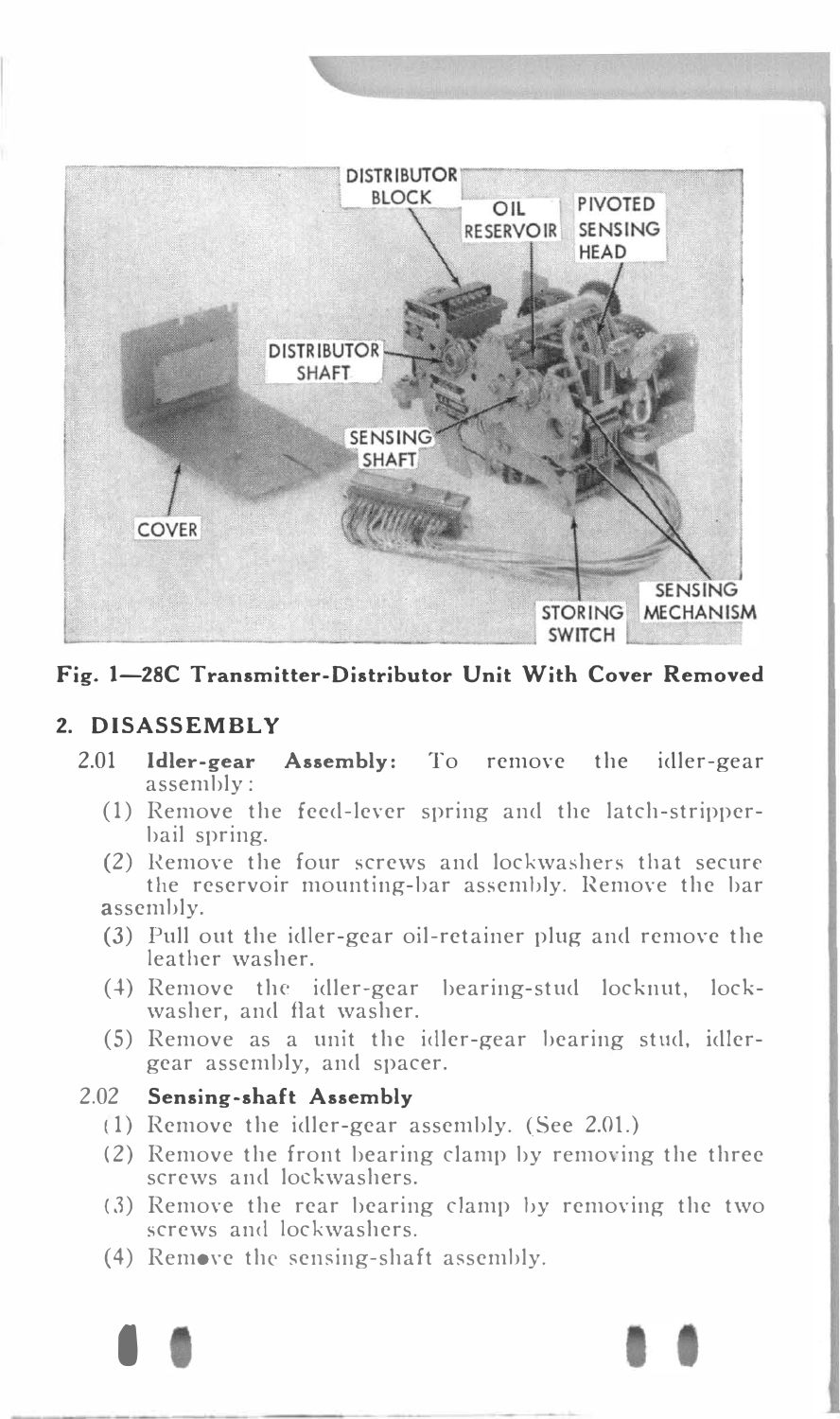2.03 Distributor-shaft Assembly: To remove the distributorshaft assembly, follow the procedure given in 2.02.

# 2.04 Clutch-trip Assembly

- (1) Disconnect the wires leading to the clutch magnet.
- (2) Remove the mounting-plate mounting screw, lockwasher, and flat washer; and the plate adjusting screw, lockwasher, and flat washer.
- (3) Withdraw the clutch-trip assembly from the bottom of the unit.

#### 2.05 Pivot Shaft

'

- (1) Remove the sensing-shaft assembly. (See 2.02.)
- (2) Remove the two ring retainers, one of which is under a felt washer.
- (3) Loosen the feed-lever set collars.
- (4) Remove the pivot-shaft nut, lockwasher, and flat washer.
- (5) Remove the pivot shaft by pushing it toward the rear plate, taking care to retain the feed-lever collars and felt washers.

#### 2.06 Pivoted Sensing Head and Tape Deflector

- (1) Remove the last-character contact assembly, which is secured by two screws, lockwashers, and flat washers.
- (2) Remove the check-pawl spring.
- (3) Remove the tape-deflector spring.
- (4) Loosen the rear pivot-screw locknut and push the rear pivot screw as far as possible into the casting.
- (5) Pull the sensing pins down and free from the top plate.
- (6) Loosen the front pivot-screw locknut.
- (7) Turn the front pivot screw until the tape deflector is free from the pivot screw.
- (8) Remove the sensing head and the tape deflector.

#### 2.07 Storing-switch Assembly

- (1) Disconnect the cable.
- (2) Remove the four mounting screws, lockwashers, and flat washers.
- (3) Remove the storing-switch assembly.

28C TRANSMITTER· DISTRIBUTOR UNIT DISASSEMBLY AND RE·  $P34.413$   $ANSENBLY$ </u> Page 3 ROUTINES